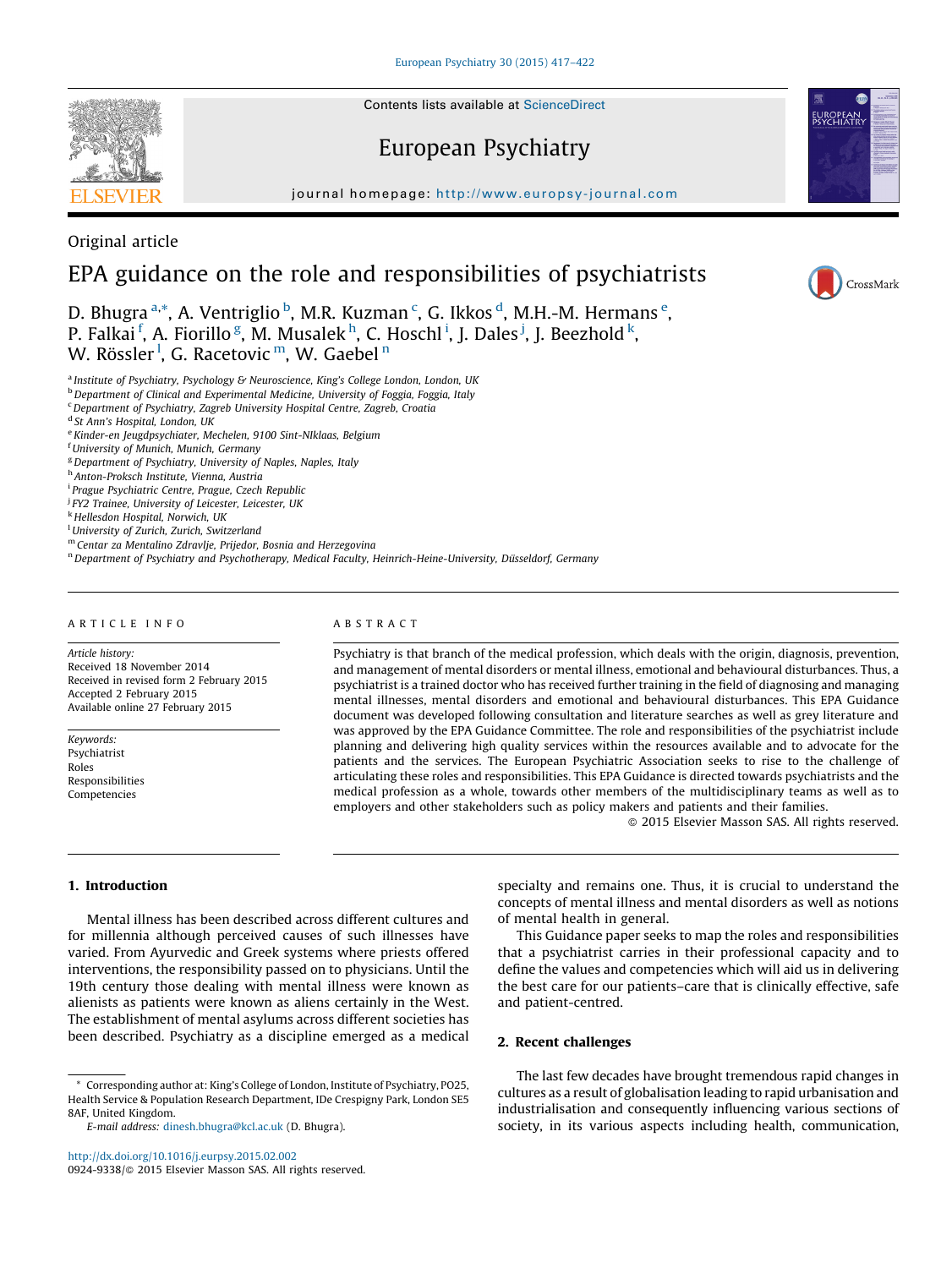ethics, politics and economics. These changes are related not only to globalisation itself but also to economic and demographic changes and the rapid rise of social media. It is not surprising that psychiatry as a subject and medical speciality and, as a significant component of the healthcare system, has also been significantly affected by these changes. Some of this change is reflected in modern psychiatric nomenclature–from a 'doctor' to a 'professional', a 'psychiatrist' to a 'mental health specialist', a 'patient' to a 'client' to 'user' or in some circumstances even a 'customer', and a 'community psychiatric nurse' to a 'care coordinator', a 'case manager' or a 'practitioner'. We do not propose to go into pros and cons of such definitions but want to highlight the change that is still on-going.

It is entirely possible that as further changes occur in societies these will affect the role and responsibilities of psychiatrists although the core responsibility of diagnosis and management of mental illness will remain [\[10\]](#page-5-0). There is no doubt that clinical practice varies across cultures. It is evident that cultures are in transition and previously socio-centric cultures are becoming more ego-centric thereby changing the social support systems and help-seeking behaviour. This change is critical in understanding the needs of the patients.

#### 3. Historical development

In a classic volume, Hunter and Macalpine [\[11\]](#page-5-0) highlight the development of the subject of psychiatry from the year 1535 although other accounts from earlier times in other healthcare systems also exist [\[1,4\].](#page-5-0)

Historically, certainly in the West, private 'madhouses' and 'public mental asylums' that looked after people with mental illness were often large austere institutions located beyond the limits of the cities and towns that they served. These reflected true alienation of the patients. Though often set up with good intentions (and at times manifesting good standards of care) they were amongst the first to suffer in economic crises in terms of resources (and therefore standards of practice) and came to suffer terrible reputations leading to further stigmatisation, alienation and discrimination. Although as mentioned earlier, the discipline and practice of present day psychiatry deals with not only mental illness but behavioural and emotional disorders as well which can produce an element of tension across disciplines. Even when psychiatric practice utilises bio-psychosocial approaches in understanding aetiological factors as well as producing management plans psychiatrists still are accused of following the 'medical model' too closely [\[23\]](#page-5-0).

#### 4. Method

Following the confirmation of the topic by the EPA Guidance committee national organisations and their leaders were approached to explore the existence of the documents on the topic and these were studied.

# 5. Development of the guidance document

European Psychiatric Association has set up a Guidance committee to produce a series of guidance documents to stimulate discussion across various European countries. It is under the aegis of the committee that the present document is produced. The Guidance committee approved the topic and endorsed the contents followed by the EPA Board giving its approval.

This guidance document was developed with reference to the current literature based on documents issued by relevant educational bodies and publications listed on medical databases (EmBase, Ovid, PubMed, Medline). The members of the group and the members of the Guidance committee helped identify various documents. By the very nature of the subject it was impossible to meet all the criteria delineated in the suggestions on how to develop guidance documents. This version of the document was submitted to the Guidance committee and was accepted and any changes recommended were incorporated in the final version. Contributors to the paper are national experts including a representation of early career psychiatrists who are most likely to be affected by this. Patients were not specifically invited to be part of this group but in many documents cited here, their contributions had been significant.

#### 5.1. Method

Literature search conducted on August 11, 2014 used terms Psychiatry, Psychiatrist, impact, values, added value, need, ability, professional role, responsibilities and leader to search databases between 200-2014, with publication in English. A total of 91 papers were identified. All their abstracts were studied. There were some duplicate papers and many obituaries leaving 8 papers which were of major interest. In addition, grey literature was searched and documents produced by various professional organisations such as the Royal College of Psychiatrists in the UK, UEMS Section of Psychiatry, Royal College of Physicians of Canada among others were obtained.

However, the final version of this paper relies on wide-spread consensus among the authors of the paper who represent trainees, early career psychiatrists, clinicians and academics from different specialities within psychiatry as well as members of the EPA Guidance committee and the Board of the EPA. We checked web sites of several psychiatric organisations especially focusing on English speaking countries to collect relevant information.

We made reference to the well-established CanMEDS Physician Competency Framework adopted in 1996 by the Royal College of Physicians and Surgeons in Canada [\[8\]](#page-5-0) subsequently revised; the Royal College of Psychiatrists' occasional paper 74 [\[21\]](#page-5-0) and the UEMS Charter on Training of medical specialists in the EU: requirements for the specialty of psychiatry [\[26,27\]](#page-5-0). The models described in these documents are well known models in the articulation of what it means to be a psychiatrist.

#### 6. Role of the psychiatrist

The CanMEDS [\[8\]](#page-5-0) model is an interesting and potentially useful way forward as it applies to all doctors and we felt that as psychiatry is a key speciality of medicine this will offer an excellent start. Such an approach puts the medical expert at the core of skills and competencies along with other roles such as communicator, collaborator, manager, advocate, scholar and professional. Psychiatrists are key enablers and facilitators in the team thus communication skills become even more significant. It is inevitable that in different health care systems these roles may well vary.

The Royal College of Psychiatrists [\[21\]](#page-5-0) proposed that the key aspects of the role are: caring for patients from the perspective of medical intervention; education and training both for the self and the team as well as supervising others; managing complexity, severity and risk associated with mental illness; teaching and training both professionals and public; research and innovation; challenging stigma and showing leadership. Although it is not made explicit a major responsibility is about holding hope for the patient and containing anxiety for the patient as well as the team. Another key responsibility for the psychiatrist is to manage ambiguity related to diagnosis, functioning and team-working.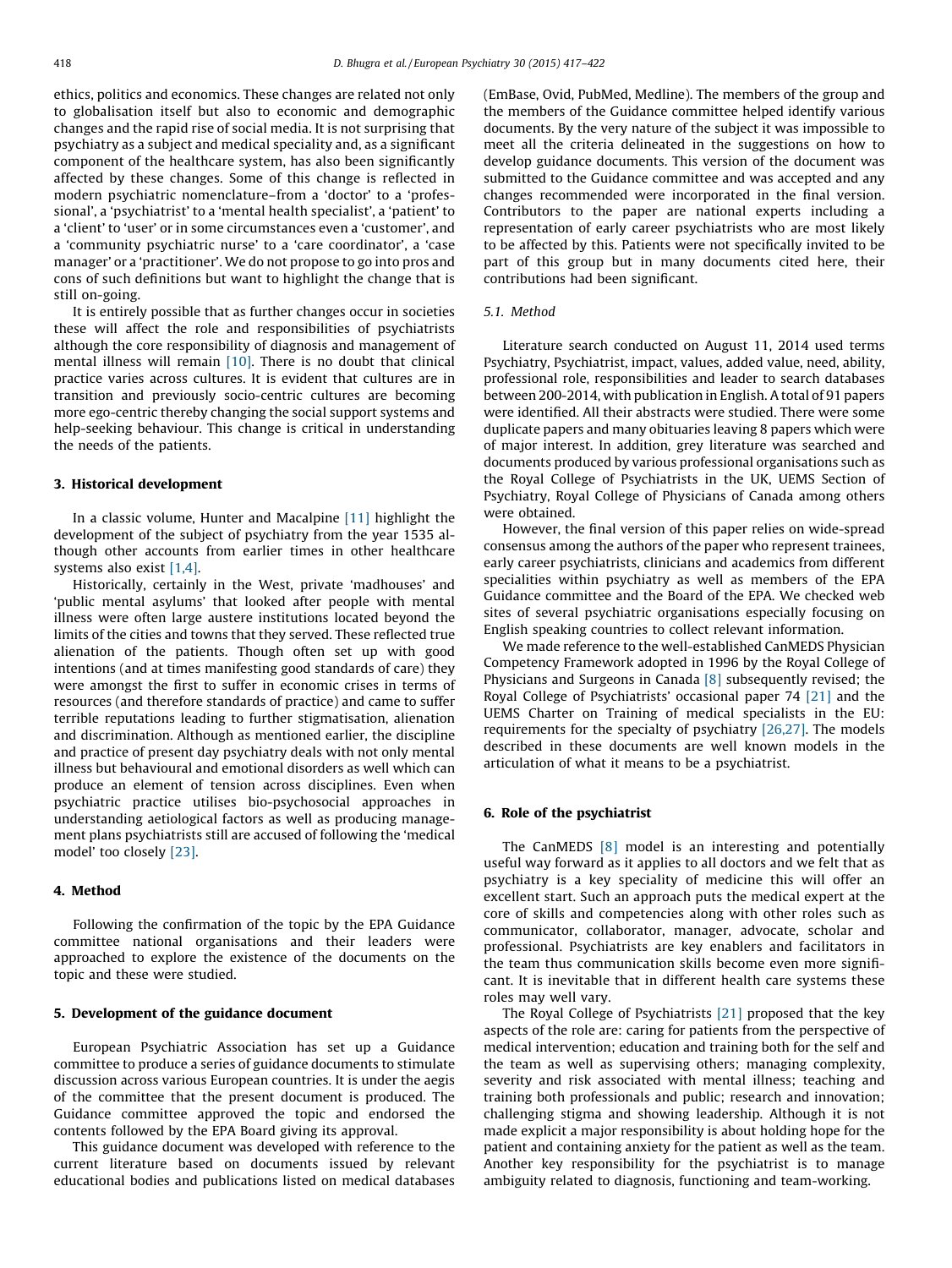Over the past years, several challenges have emerged for the medical and psychiatric professions. Some of these are external, such as repeated policy changes in many countries over which the profession may not have any control or input; real or perceived discontent on part of patients and their families; competition from other professions; and public stigma and discrimination. Other internal factors such as decreasing confidence about coherent theoretical knowledge base; conflicts about diagnosis and classification and about therapeutic interventions may also contribute to challenges to clinical practice [\[11\]](#page-5-0). Psychiatric trainees also identified similar issues [\[19\].](#page-5-0) The role of the psychiatrist has also been described by the UEMS [\[26–28\]](#page-5-0) in their Charter on Training of Medical Specialists in the European Union (requirements for the specialty of psychiatry). The key roles of the psychiatrists are distilled from these documents and are as follows.

#### 6.1. Caring for patients

Providing appropriate and evidence-based care for patients is at the heart of everything a psychiatrist does. Patients need good doctors who make the care of the patient their first concern and who are competent, up-to-date, honest and trustworthy. Thus, doctors can and must deliver the best care patients need and deserve  $[8]$ . Thus like other doctors, the primary duty of care of any psychiatrist is their ability to diagnose and manage and thus provide best and evidence-based care for the patients. With medical knowledge as its base, psychological and social factors contribute to understanding of aetiology as well as management. A major responsibility for psychiatrists is to engage with patients and their families while keeping the individual at the core of the therapeutic interaction and alliance. However, they need to take into account details of proximal factors, which affect the patient, and these include employment, family and peers, and also distal contextual factors such as society and culture. One of the major expectations of the psychiatrists is their ability to tolerate high levels of anxiety in situations of considerable uncertainty while holding the team's anxiety and holding the hope for the patient so that the patient can continue to work through their personal and social emotional distress. Treatment requires commitment to working collaboratively with the mentally ill and their families as well as other mental health professionals. Psychiatrists need to be clear about their responsibilities irrespective of what resources are available. At the same time, psychiatrists have a key responsibility in providing clinical leadership in the development, quality assurance, efficiency and protection of mental health services, which must be available to all citizens according to need.

A key skill of psychiatrists like all doctors is the ability and the need to be empathic and engage patients in both short and long term. For patients who are receiving treatments at the hands of primary care physicians and/or other mental health professionals the psychiatrist must act as an advocate and set standards for high quality care. Psychiatrists are uniquely trained and skilled in the application of the full bio-psychosocial model, thus setting them apart from other professions that may utilise less holistic and more limited approach.

### 6.2. Managing complexity and severity

Psychiatric disorders are often complex and many illnesses can be severe so a key role of the psychiatrist is managing such complexity and all that accompanies such complexity. Medical expertise embedded in the psychiatrists' training and practice is the key to diagnosis and management especially in complex cases involving co-morbidity. For example severe mental illness with comorbid addictions or psychiatric disorders with underlying personality disorders or combination of physical and mental illness all require complex interventions and psychiatrists are best placed to deliver these. This ability to understand and manage complexity of illnesses as well as complex health care systems is an important responsibility that the psychiatrists carry with them.

With information overload and changing patient expectations the ability to sift complex data and evidence and then applying this appropriately to the individual needs of the patient is a critical skill. Making sense of the research evidence and its translation and application to clinical efficacy of medication or combined therapies is important part of a clinician's role. Medication in psychiatric conditions is one of many strategies available to clinicians. Not surprisingly, it is the responsibility of the psychiatrist to not only evaluate the patient but also stop inappropriate treatments whether they are medications or psychotherapies. This core expertise is the corner stone of managing complexity in psychiatry. Patients should not be prescribed psychotropic medication unnecessarily but neither should they be denied such medication out of ignorance or prejudice. Holding the hope for the patient and managing patients' and their families' anxieties is part of the clinical responsibility. Various other forms of interventions are complementary parts of treatment arsenal at the disposal of psychiatrists.

#### 6.3. Assessing and managing risk

Assessing and managing risk are important responsibilities of the psychiatrists and often this is what the society and stakeholders expect. However, the degree of such task and what happens once risk has been identified is part of the clinical responsibility. This will differ across countries and societies and social expectations will determine what the psychiatrists should be able to deliver. Local legal and statutory context and framework will enable the psychiatrist to determine and provide appropriate response to such risk. Managing risk in the context of stigma and discrimination is a special skill that improves therapeutic alliance and is a skill for which psychiatrists are well trained.

Fellow human feeling, common sense and the knowledge of the relevant law and proper risk assessment require using the least restrictive but appropriate approach in all cases. Wherever possible, treatment must be carried out in explicit agreement with and collaboration with the patient. Patient choice is important but may not always be possible due to a number of factors. The patient's illness and mental state may cloud their judgment and put the patient or others around them at risk. At the behest of the society, the psychiatrist would need to shoulder the burden of responsibility for effecting compulsory detention and treatment under mental health law, which will vary across nations.

# 6.4. Teaching and training

Psychiatrists like all doctors have a life- long commitment to reflective learning for themselves but also educating and teaching patients, families and other health professionals. As mentioned above, a key responsibility is critical appraisal of the research evidence, mentoring and ethical research and training. Psychiatrist should be able to act as role models, educators and mentors and carry on the education of younger generations. As societies change it is vital that the psychiatrists are aware of these changes and how these may affect the patient expectations and therapeutic encounters.

#### 6.5. Research and innovation

Not everyone is interested in or able to carry out research but clinicians must be aware of newer research and findings and interpret their significance to provide best treatment for their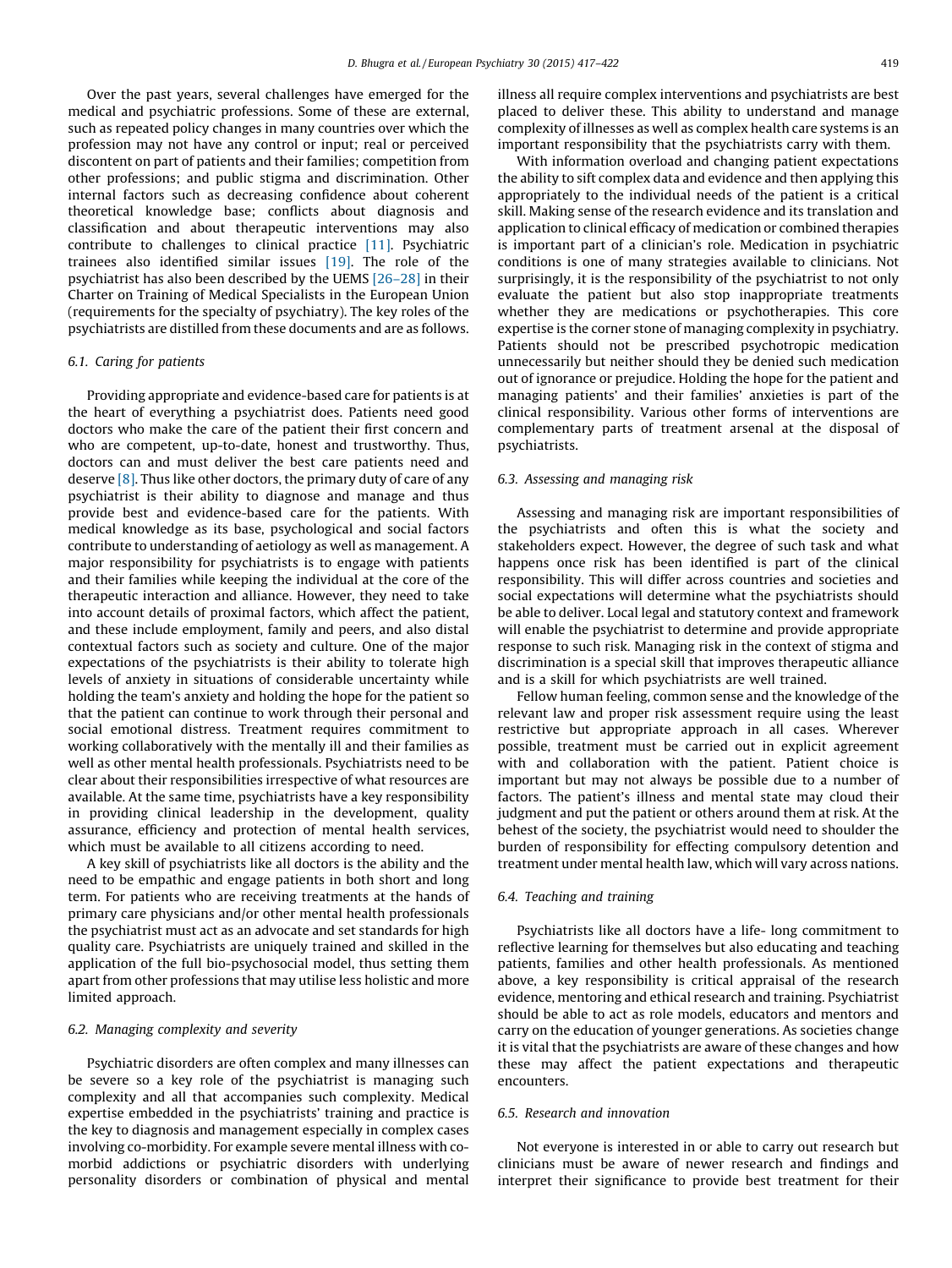patients. Psychiatrists need to keep up-to-date with of the changing understanding of the causes, maintaining factors and most appropriate treatments for mental disorders.

It is important to evaluate and provide the right balance of efficacious and efficient mental health services. Community mental health services must be able to support family and carers in shouldering the burden and where possible effecting improvement. However, these must be supplemented by appropriate hospital services where indicated.

Psychiatric services in general hospitals are essential as poor physical health affects mental health. Often mental health problems are the main reason for actually being admitted to a general hospital ward. Increasing longevity may lead to further comorbidity with more patients in general hospitals whose mental health problems affect their physical health and vice versa.

#### 6.6. Advocate/Facilitator/Enabler

A key role of the psychiatrist is to advocate for their patients and their carers. It can also involve patients advocating for their psychiatrists and psychiatry as a profession. Applying ethical principles and dealing with discrimination, prejudice and stigma are important skills that psychiatrists must have. Stigma and discrimination against mental illness, mentally ill individuals and even mental health professionals are a big challenge to overcome. Psychiatrists should advocate for their patients, their families, mental health services and the profession as a whole. They must facilitate the patient journey through what can be a bewildering and complex and health care systems. The challenge for psychiatry like the rest of medicine is that with increased specialisation there is a problem that it may be more difficult to have a single, clear and authoritative voice speaking for the whole profession.

# 6.7. Clinical leadership

Clinical leadership is increasingly essential in developing, managing and delivering clinical services. Psychiatrists must be able to provide leadership in planning and delivering services, which are accessible and appropriate for their patients. Leadership skills include not only clinical decision making but also managing teams and their dynamics and taking on ambassadorial roles while being aware of potential changes in policies and resource issues. There is no doubt that multidisciplinary team work can help the patient and brings in multiple aspects of care which help recovery through a range of approaches in settings such as hospital, outpatients and community mental health locations.

#### 6.8. Public mental health

In the 21st century with increasing evidence in aetiogical underpinnings of psychiatric disorders, it is helpful to get involved in mental health promotion and prevention of mental illness. Mental health is defined as the absence of disease, as a state of the organism which allows the full performance of all its functions or as a state of balance within oneself and between oneself and one's physical and social environment [\[3,22,24\].](#page-5-0) Mental well-being and mental illness can be seen as opposite ends of the spectrum or in a continuum. In Maslow's hierarchy, mental and physical health are related to how basic needs such as food, shelter, social functioning etc are satisfied but meta-needs such as beauty, goodness, justice and wholeness as essential for personal growth and fulfillment [\[17\]](#page-5-0).

Mental health enables individuals to form and maintain effective and affectionate relationships and attachments to lead a fulfilled life. Mental health demotion (as used by HEA but meaning deterioration) or increasing mental vulnerabilities can result from both the internal personal factors such as low selfesteem, sense of entrapment, helplessness and sadness and also external social and economic factors such as poor housing, poverty, and unemployment, discrimination or abuse, cultural conflict, stigma etc [\[9\].](#page-5-0) Some of these are social issues but psychiatrists have a moral responsibility to advocate for their patients. Psychiatrists as leaders need not only to engage with the public but also educate them.

### 7. Psychiatrist's mission

As is clear from the description above, the doctor's mission is no longer considered to be simply providing good clinical care to the patient in front of them. Other roles such as management and leadership are now considered increasingly important aspects of medical professionalism. Depending upon health care systems, health policies are now strongly influenced by often conflicting free market principles such as value for money, competition, privatization, political agendas of choice and universal healthcare coverage thus presenting medicine with new economic and political pressures. To competently and successfully care for mentally ill patients, a professional needs to fulfill roles and bear their responsibilities not only towards patients care, but also to inpatient units, other team members,their institutions and the wider academic and scientific community. The importance of psychiatrists participating or influencing administration structures and decisions must not be undervalued. In order to fulfill these roles, certain key competencies are needed which can also be obtained by training and apprenticeship.

# 8. Psychiatric competencies

As noted above, the core competencies in being a good psychiatrist include diagnosis, investigation and management of the patient. In addition, communication skills are extremely important. As part of the clinical competencies full awareness of the role psychotherapies of different kinds play in the therapeutic armamentarium is a must. This experience gives the clinician an opportunity to become aware of their own counter-transference and transference as well as their own prejudices so that they are able to deal with them and learn from them.

#### 9. Attaining competencies

As most young psychiatrists acquire the competencies requisite of a mental health professional through undergraduate (medical school) and postgraduate (residency programmes) training, these formative stages are crucial for the development of competent mental health care professionals. Educational curriculum at this level is absolutely vital and this is where cross-national organisations can take the lead. Traditionally, the core of postgraduate psychiatric training has consisted of a combination of clinical rotations in a variety of psychiatric specialties and services. This has included experience of treating patients in a wide range of settings including inpatients, outpatients, community and emergencies. However, there remains a huge variation in training between countries and sometimes even within countries. Standards may be set by local, national and international professional bodies in many European countries but the reality is that often resources influence levels and standards of training and the environment within which such training takes place. Postgraduate psychiatry training schemes in the majority of European countries are developed and evaluated by national education policy makers. During recent decades, there has been an emphasis on harmonisation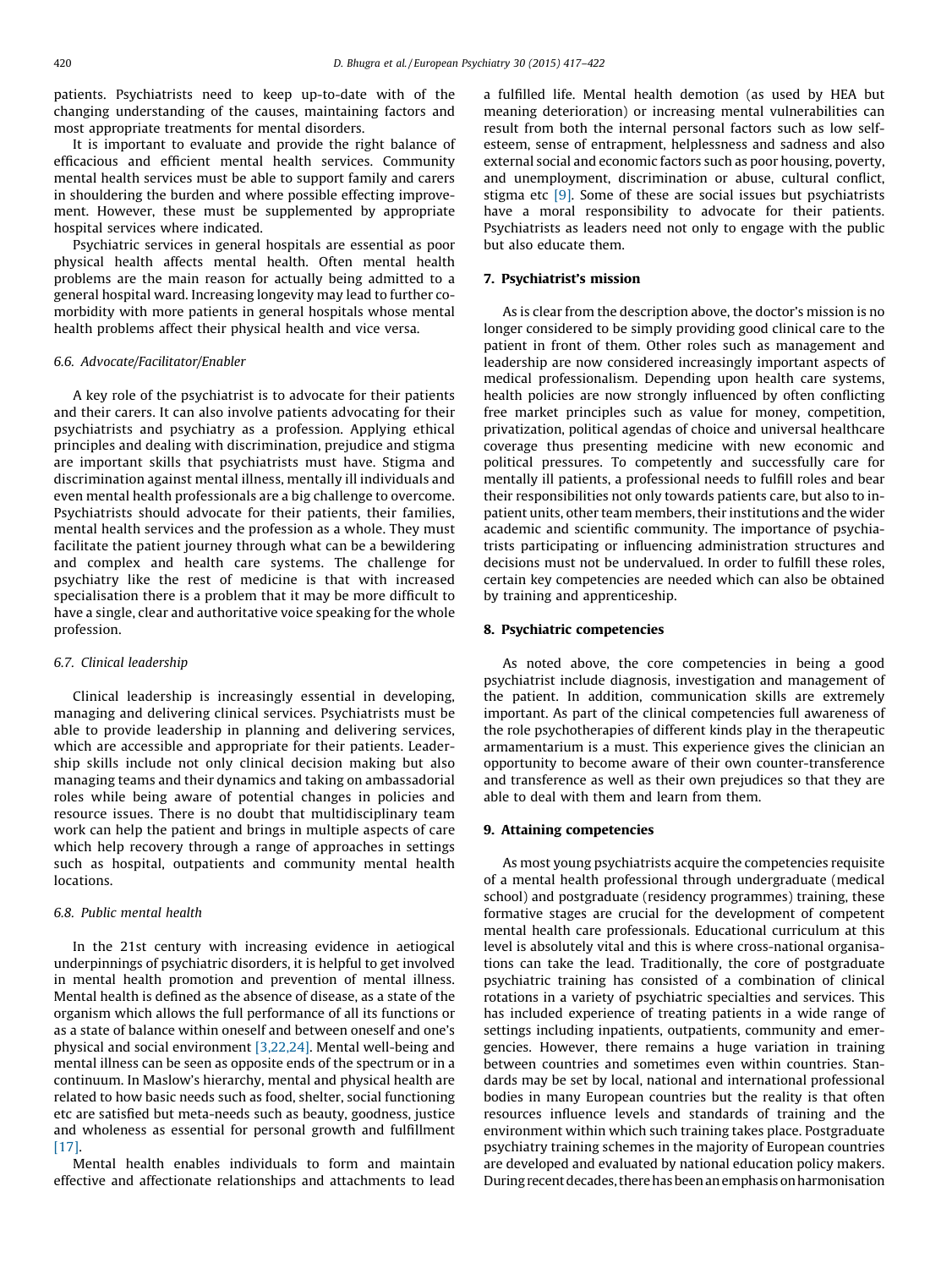in medical training across Europe driven by the 1993 European Union Council Directive 93/16/EEC [\[26\]](#page-5-0).

The European Union of Medical Specialties (Union Européenne des Médecins Spécialistes [UEMS]) and its Section of Psychiatry were established to facilitate this process. In 2003, the UEMS made a number of recommendations for the effective implementation of training programmes in psychiatry which included advice on the structure of training programmes, competency-based training standards, standards for training institutions, trainers and supervisors, and quality assurance mechanisms [\[28\]](#page-5-0). However, despite these directives, recent publications still demonstrate significant differences in content and quality of training curricula across Europe [\[27,16,20\].](#page-5-0) The definition of the role of psychiatrists carries with itself the need for corresponding alignment of the education and relevant specialised training systems.

Psychiatry remains the most intellectually stimulating, challenging and gratifying medical speciality. At the present time, the speciality stands on the cusp of major discoveries which will lead to exciting learning about both mental illness and mental wellbeing. Development and delivery of newer therapies and the use of social media and investigations will also contribute to continuing improvement in mental health care delivery.

Mental health is also about how individuals think and feel about themselves and their life, and its effect on their coping with adversity [\[18\]](#page-5-0). Mental health is a state of equipoise and balance; where the individuals are at peace with themselves, able to function effectively socially, and look after their own basic needs as well as higher function needs [\[3\]](#page-5-0). Positive functioning means managing change, managing relationships and managing emotions in a constructive manner. From an Indian perspective a model of mental health has been created [\[25\]](#page-5-0) which introduces the concept of manas with three clinical criteria-awareness of the self, ability to relate well with others and all of one's actions are useful (or at least not harmful) to the self. On the other hand, mental illness is used to describe a variety of behaviour patterns, which affect the smooth functioning of life. It is arguably a catch-all for a largely medical model for pathology arising from biological vulnerabilities, social maladjustments and psychological disturbances thus creating a bio-psychosocial model of aetiology and management [\[12,13\]](#page-5-0). Often mental illness and mental disorders are confused with each other though sometimes disorders refer to mental illness related to offending especially when individuals get into trouble with the law. These mental disturbances depend upon definitions of abnormality on the basis of statistical, physiological, psychoanalytic, behavioural or humanistic paradigms [\[7\].](#page-5-0) Thus, what is abnormal and how this is defined is at the root of tensions between the professionals and society.

#### 10. Dealing with stigma, discrimination and prejudice

A major challenge for psychiatry in the West has been mindbody dualism, which has led to a split between not only physical and mental health but also in provision of such care. Thus, the capacity of mental health interventions to improve mental state and even physical health is often underestimated by the general public and other professionals even though recent evidence shows that anti-psychotic medication has comparative efficacy with those medications in general medicine  $[16]$ . Mental health services themselves are often stigmatised and neglected in terms of resources and support. Such stigma has led to the usage of terms such as mental health issues or mental health problems (at least in the UK). The danger is that such terms may hide the seriousness of psychiatric conditions and resulting burden. It is therefore, important to have an idea of the concepts of mental health and mental illness in different cultures, societies and countries in order

to make the role and responsibilities of the psychiatrists clearer. Psychiatrists themselves demonstrate stigmatising attitudes towards patients with mental illness [\[14,15,5\]](#page-5-0).

Although research is progressing rapidly even now there are few specific biological markers in psychiatry that help diagnose psychiatric illnesses. The burden on the society as a result of neuropsychiatric conditions (a term used to include psychiatric conditions) is massive but stigmatising attitudes towards mental illness, mentally ill people and psychiatrists make it relatively difficult to obtain funding and treatments in many settings. Psychiatrists themselves may experience stigma from other mental health professionals and medical colleagues contributing to a sense of rejection and isolation. Improvement in attitudes or reported behaviour but not knowledge indicates that there may be different strands to stigma [\[7\]](#page-5-0). For some of the stigma, psychiatry itself needs to take responsibility for ill conceived and sometimes harmful clinical practices used in the past (just as in medicine and surgery) (also see the EPA Guidance on the Image of Psychiatry and psychiatrists). It is also important to acknowledge the huge strides that have been made by modern psychiatry towards delivering humane, evidence-based and cost-effective treatments. Recognition of the damaging effects of social exclusion, stigma and institutionalisation on people with mental illness and learning disabilities has led to policies of deinstitutionalisation and development of community care across Europe in recent years. Deinstitutionalisation has been implemented with variable enthusiasm, commitment and success across Europe thereby sometimes resulting in new exclusion and stigma.

Mentally ill and people with learning or intellectual disability are tragically often found increasingly on the streets or in prisons, with all that this entails. In many countries, prisons now often act as de facto large institutions and without proper treatment. A study from six European countries found that forensic beds had increased in all six countries and the number of general psychiatric beds had gone down in 5 countries and in only two did this reduction outweigh the number of forensic beds thereby indicating an increase in containment [\[22\]](#page-5-0). Such realities are a constant reminder that the practice of psychiatry requires clear moral and ethical frameworks based on human rights parity.

Psychiatrists must have total commitment to the individual patient and his/her personal welfare. The patient is at the heart of the therapeutic interactions but s/he is surrounded by kinship, family and society at large. Thus, it is critical that there is a clear steer and contract with the society, which because of its implicit nature deserves to be reviewed and negotiated regularly. As medicine itself is social and biological factors are affected by social inequalities, cultural factors, diet etc and ethnic factors affect drug absorption and metabolism one cannot isolate social from the biological. An understanding of social and cultural factors allows us to determine what idioms of distress are used and whether these fit into psychiatric diagnoses and classification. Eisenberg [\[6\]](#page-5-0) argues that the children inherit not only their genes but also inherit parents themselves and their societies as well. He notes that the human brain is influenced by both biological and social factors and that nature and nurture stand in reciprocity. Eisenberg's point [\[6\]](#page-5-0) that psychiatry is both biological and social often gets forgotten as both sides of the argument may take on very reductionist views.

#### 11. The way forward

The challenges for psychiatry in the 21st century include a need to encourage the promotion of mental health and prevention of mental illness as part of its core practice. Similarly, research and teaching need to become actively engaged in introducing these notions into the public health efforts.